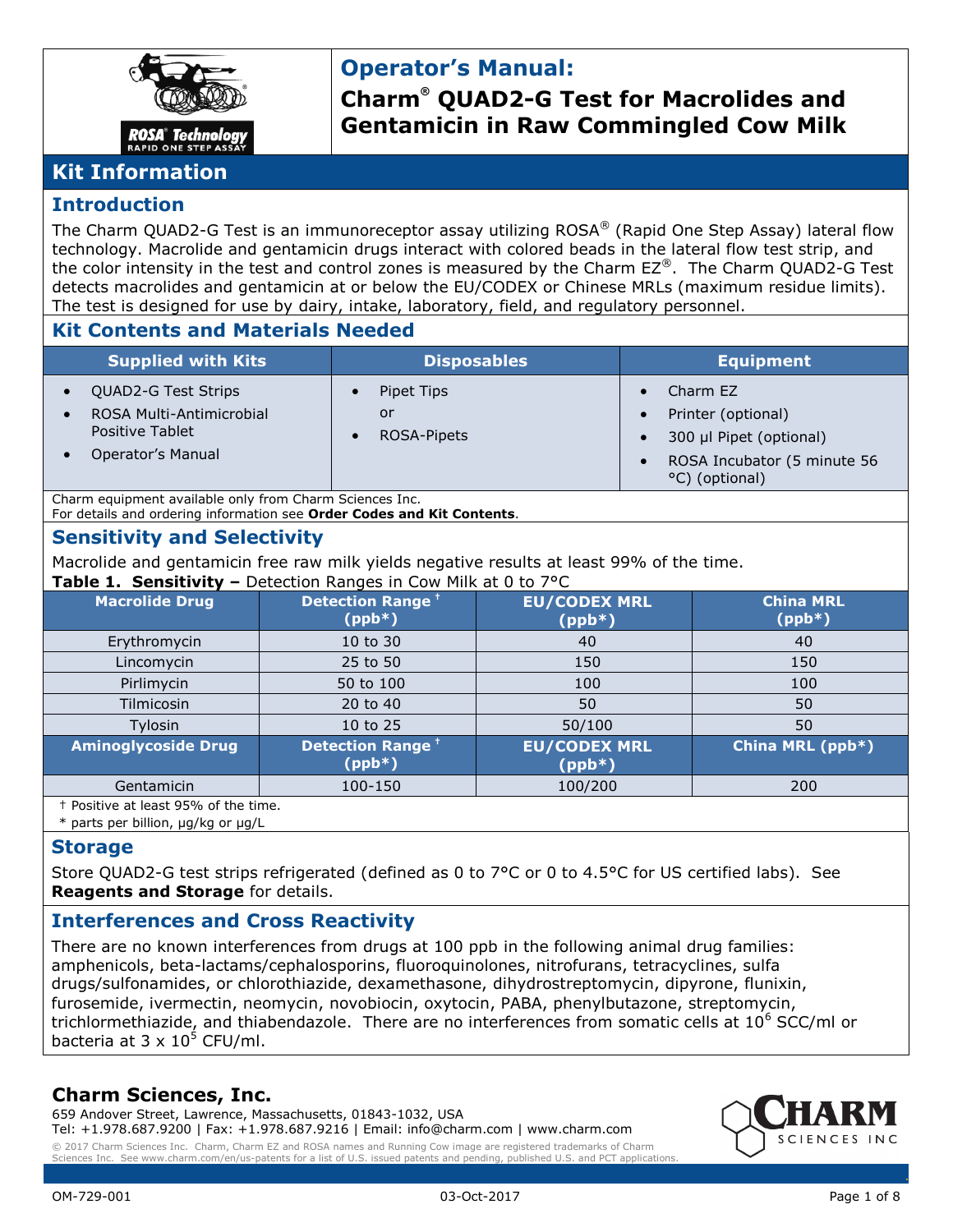### **Training**

- Equipment setup and use can be self-taught from the manual.
- Proficiency samples are available for validation.
- For questions contact your local representative or Charm Sciences at +1.978.687.9200 or [support@charm.com.](mailto:support@charm.com)

# **Reagents and Storage**

#### **Test Strips**

- Store test strips refrigerated in tightly closed supplied container.
- To open test strip container, remove and save plastic lid with foil lined foam insert to reseal container. Lift foil tab and peel foil seal off container. Discard foil seal.
- In high humidity, limit condensation by opening container after it has warmed to room temperature (20 to 30 minutes from the time the container is removed from refrigerator).
- Inspect desiccant indicator in test strip container. Beads inside desiccant packets should be blue. Do not use test strips if blue beads have turned purple or pink.
- Remove from container the number of test strips to be used in one day; use supplied plastic lid to immediately reseal container tightly and return to refrigerated storage.
- Keep removed test strips at room temperature during daily use for up to 12 hours. Unused test strips should be discarded.

#### **Negative Control**

- Use macrolide and gentamicin negative raw commingled milk as a Negative Control for performance monitoring and to reconstitute Positive Tablets for use as the Positive Controls.
- Qualified Negative Control should yield negative result on Charm EZ.
- Store Negative Control refrigerated for up to 72 hours.
- See **Retest of Initial Positive** for Negative Control performance specifications.
- Use 300 µL of Negative Control in **Procedure**.

#### **Positive Control**

- The Charm QUAD2-G test uses a ROSA Multi-Antimicrobial Positive Tablet to make a Positive Control for performance monitoring.
- Store Positive Tablets refrigerated in the closed zip-lock moisture resistant bag provided.
- Add one ROSA Multi-Antimicrobial Positive Tablet to 5.0 ml Negative Control (see above). Shake well. Allow to stand refrigerated or on ice for 5 minutes. Mix before use.
- Store reconstituted Positive Control refrigerated for up to 48 hours.
- See **Retest of Initial Positive** for Positive Control performance specifications.
- Use 300 µL of Positive Control in **Procedure**.

#### **Long-Term Sample and Control Storage**

- Mix sample, aliquot 0.5 ml portions (or more) into clean vials, label, and freeze.
- Freeze reconstituted Positive Control within 6 hours of preparation.
- Freeze aliquots at -15°C or below for up to 1 month.
- Thaw frozen aliquots slowly (overnight in refrigerator or with cool water) and shake well. Store thawed sample or Controls refrigerated and use within 24 hours of thawing. Noticeable protein precipitation indicates an unsuitable sample.
- Discard any unused thawed sample. **Do not refreeze**.
- Thawed samples should be centrifuged at  $1200 \pm 200$  g for 3 minutes prior to use. Cool and use skim portion as test sample. Draw skim milk into pipet by puncturing fat layer with pipet tip and drawing skim milk from underneath fat.
- Thawed Positive Control does **not** need to be centrifuged prior to testing.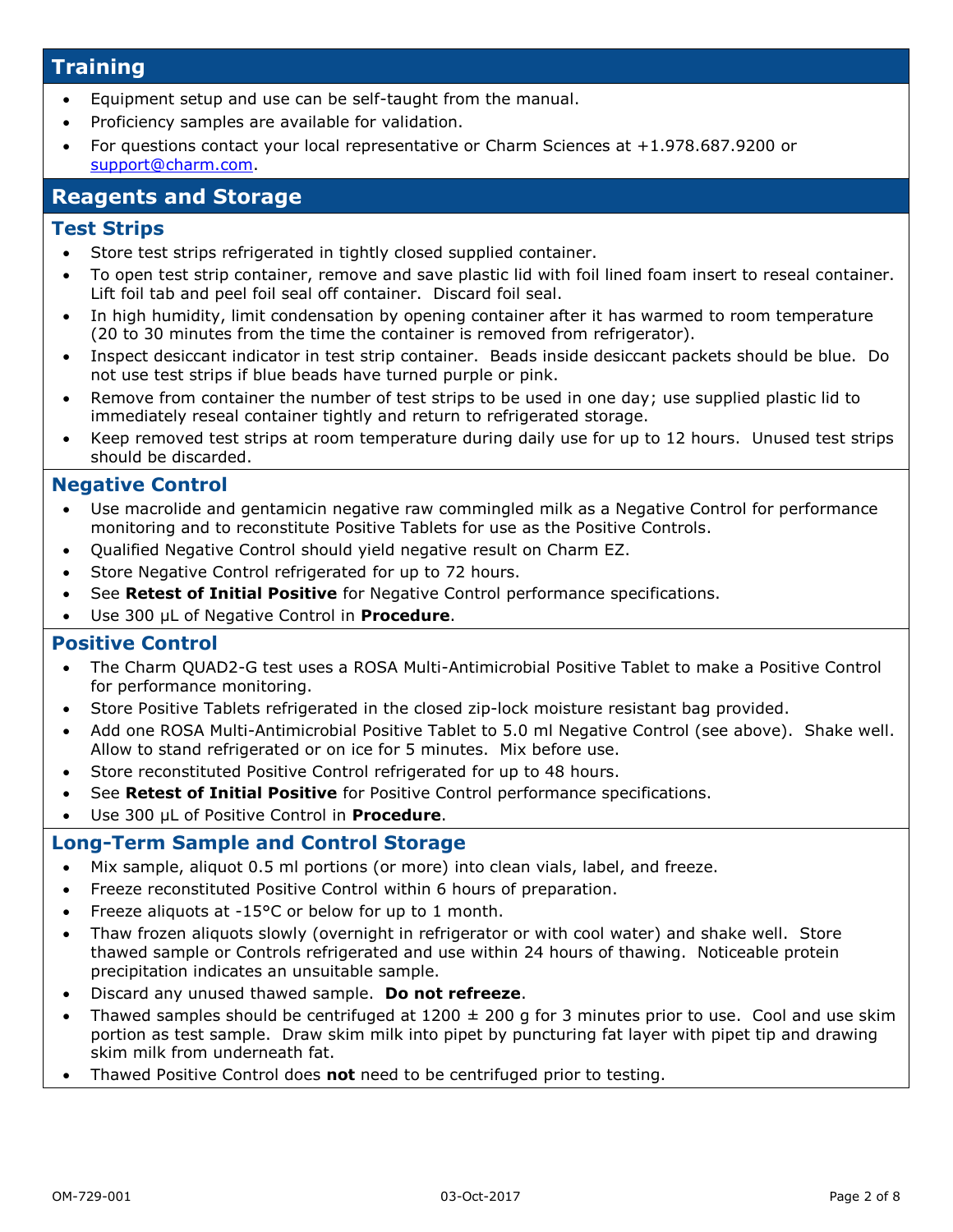# **Daily Performance Check**

- Daily and before retesting "initial positive" samples, check Charm EZ performance using the supplied Calibration Strips. On Charm EZ, go to menu and follow on-screen instructions. Calibration Strips must test within range.
- Test one Negative Control prior to testing actual samples to verify performance of test strips and equipment. See **Retest of Initial Positive** for performance specifications for Controls.
- If Calibration Strips or Controls do not perform in specified ranges, discontinue use and contact Charm Sciences for assistance.

### **Precautions**

- High fat samples (greater than 6.5%) may cause invalid results. Do not read invalid test strips in the Charm EZ.
- Debris on test strips may alter the Charm EZ optics. Keep equipment clean and wipe dust and milk off test strips before inserting in Charm EZ.
- ROSA Incubator or Charm EZ must be clean and level. ROSA Incubator or Charm EZ temperature must be 56  $\pm$  1°C. The temperature indicator should match ROSA Incubator temperature. A daily thermometer check is recommended. Keep ROSA Incubator lid lowered, but not latched, unless performing procedure.
- ROSA Incubators may take more than 10 minutes to reach proper temperature, depending on ambient temperature.
- The Charm EZ may take up to 3 minutes to reach proper temperature, depending on ambient temperature.
- Turning on the Charm EZ without the SD Card or the Slide Mechanism properly inserted will result in an error message.
- If testing frozen milk, reconstituted powdered milk, or certain individual cow samples containing precipitates, centrifuge (3 minutes at  $1200 \pm 200$  g) and use skim portion below fat layer as the milk sample for testing.
- Low fat skimmed samples will yield increased sensitivity.
- Not for use with pasteurized whole milk.

| Charm<br>This strip is not<br><b>Charm EZ compatible.</b><br><b>Remove strip and</b><br>insert correct type.                             | The Charm EZ is not compatible with all Charm test strips.<br>$\bullet$<br>Older, non-compatible test strips will result in an error<br>message when inserted into the Charm EZ.<br>For a complete list of Charm EZ compatible tests contact your<br>local representative or Charm Sciences at +1.978.687.9200 or<br>support@charm.com. |
|------------------------------------------------------------------------------------------------------------------------------------------|-----------------------------------------------------------------------------------------------------------------------------------------------------------------------------------------------------------------------------------------------------------------------------------------------------------------------------------------|
| <b>Charm</b><br><b>Test has previously been</b><br>run (lines detected) or<br>reader lens is dirty. Check<br>lens and run another strip. | Debris on test strips may alter the Charm EZ optics.<br>Keep equipment clean and wipe dust and milk off test strips<br>before inserting in Charm EZ.<br>At the beginning of each assay run the Charm EZ checks to<br>make sure the strip inserted has not been previously run and<br>the optics lens is clean.                          |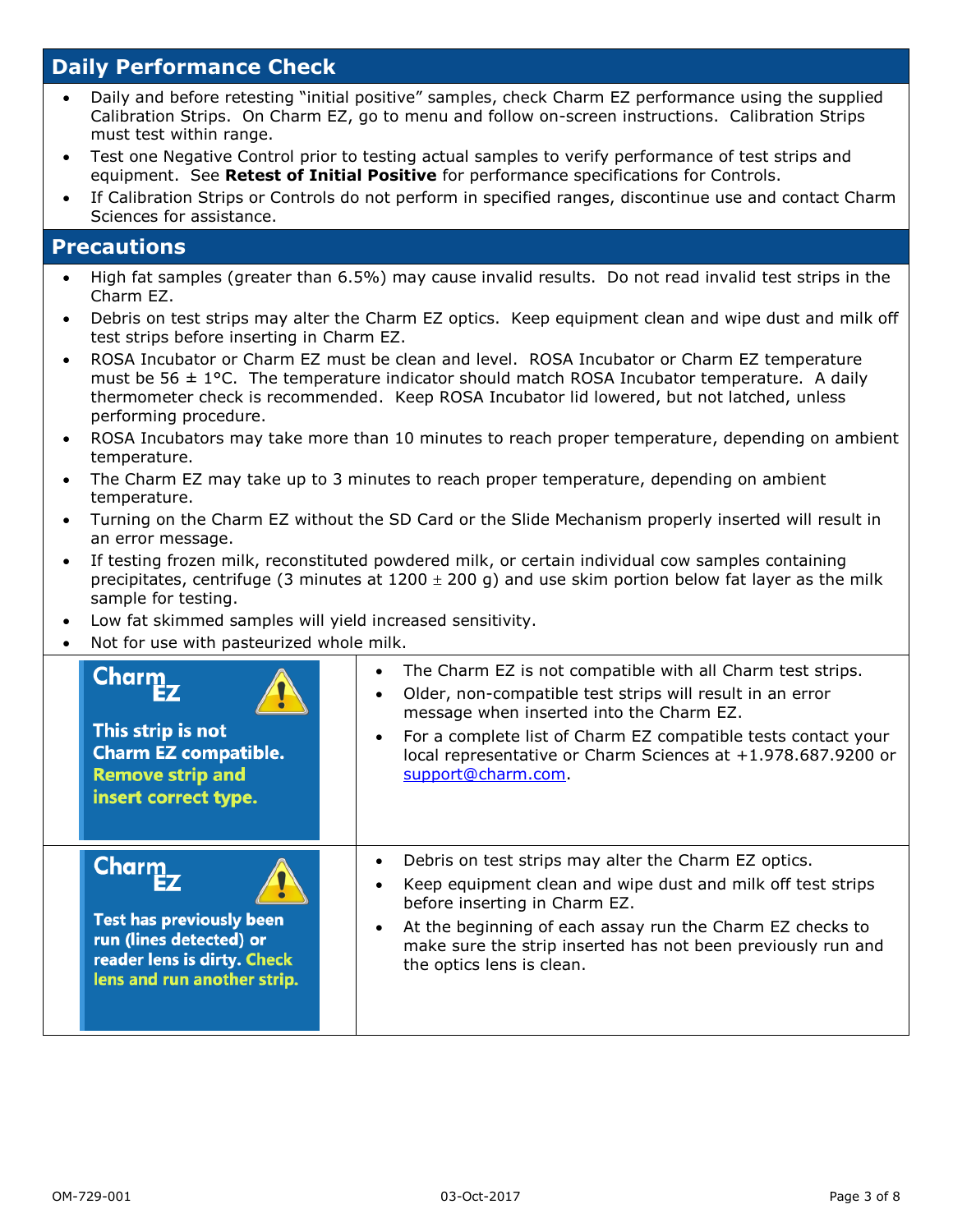| Charm<br><b>ERROR. Door was</b><br>opened during assay.<br><b>Remove used strip</b><br>and discard.   | Do not open the door on Charm EZ while an assay is in<br>$\bullet$<br>progress.<br>Opening the door will invalidate the results and this will result<br>in an error message.<br>Remove the test strip and restart the assay.<br>$\bullet$ |  |
|-------------------------------------------------------------------------------------------------------|-------------------------------------------------------------------------------------------------------------------------------------------------------------------------------------------------------------------------------------------|--|
| <b>Charm</b><br><b>Flow error detected.</b><br><b>Run another test and</b><br>check volume dispensed. | The Charm EZ monitors the assay progress during the<br>$\bullet$<br>incubation.<br>Damaged strips are detected by the system and will result in<br>$\bullet$<br>an error message<br>Remove the strip and restart the assay.<br>٠          |  |
| <b>Sample and Test Information</b>                                                                    |                                                                                                                                                                                                                                           |  |
| $\bullet$<br>Test refrigerated samples within 5 days of milking.                                      | Raw, commingled milk must be refrigerated or cool (0 to 15°C) for testing.<br>To preserve samples or controls after testing freeze samples at -15°C or below. See <b>Long-Term</b>                                                        |  |

- To preserve samples or controls after testing, freeze samples at -15°C or below. See **Long-Term Sample and Control Storage**.
- Test may be performed at ambient temperatures of 10 to 30°C in naturally circulating air.
- After incubation, test strip results are stable at room temperature for 10 minutes. Over several hours positive results will become more positive while negative results will remain stable. If refrigerated, results are stable for 1 hour. If frozen at -15°C or below, results are stable for 1 week.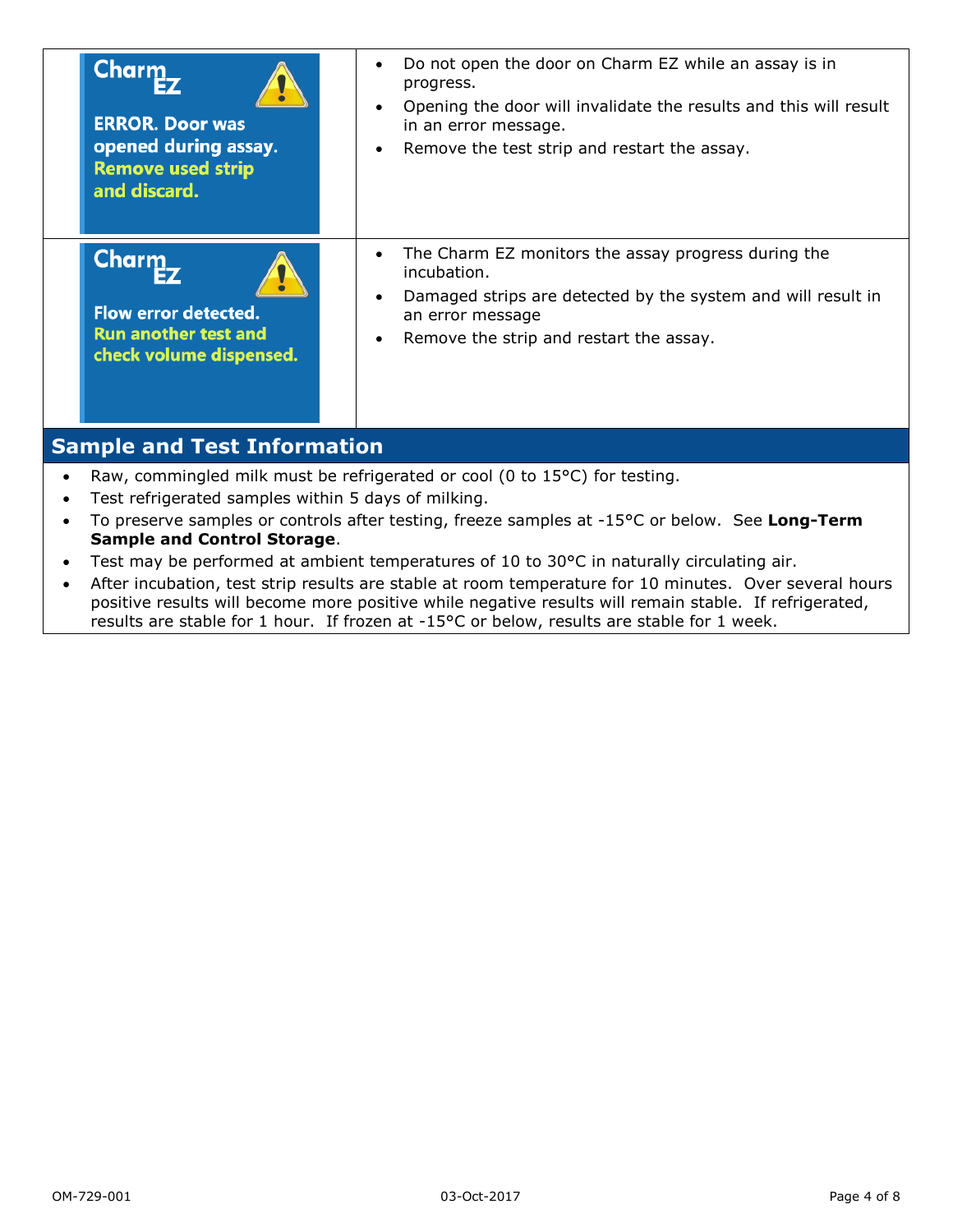# **QUAD2-G Test for Milk Procedure with Charm EZ Incubation**

|                                                                                                                                                                                      |               | Use QUAD2-G test strips. Re-shape dented sample compartments to fit into Charm EZ.                                                                                                                                            |
|--------------------------------------------------------------------------------------------------------------------------------------------------------------------------------------|---------------|-------------------------------------------------------------------------------------------------------------------------------------------------------------------------------------------------------------------------------|
| Charm                                                                                                                                                                                | Step 1        | Power up Charm EZ and wait for Insert Strip to Start<br>Screen.                                                                                                                                                               |
| <b>Insert Strip to Start</b><br><b>MENU</b>                                                                                                                                          | <b>Step 2</b> | Mix all samples well before testing.<br>$\bullet$                                                                                                                                                                             |
|                                                                                                                                                                                      | <b>Step 3</b> | <b>Label test strip(s)</b> with sample identification; test strip(s)<br>$\bullet$<br>may be placed in Charm EZ to avoid crushing sample<br>compartment.                                                                       |
| <b>ASSAY TYPE</b><br><b>OPERATOR ID</b><br><b>SAMPLE ID</b><br><b>LOT NUMBER</b><br><b>Add milk to strip</b><br>and close door. $\left(\rightarrow$<br><b>INCUBATOR TEMPERATURE:</b> | <b>Step 4</b> | Place test strip in Charm EZ.<br>$\bullet$<br>The Charm EZ will automatically read the test strip and<br>adjust the Assay Type and incubator to the required<br>temperature.<br>Wait for incubator temperature to turn green. |
|                                                                                                                                                                                      | <b>Step 5</b> | Tap the touch screen to enter the Operator ID, Sample ID<br>$\bullet$<br>or Lot Number information.                                                                                                                           |
|                                                                                                                                                                                      | Step 6        | Holding test strip flat in Charm EZ, use tab to expose<br>$\bullet$<br>sample compartment by peeling tape to "Peel to<br>Here" line.                                                                                          |
|                                                                                                                                                                                      |               | Avoid lifting the test strip and sponge under tape.                                                                                                                                                                           |
|                                                                                                                                                                                      | <b>Step 7</b> | Using 300 µL pipet, draw up sample, avoiding foam and<br>$\bullet$<br>bubbles.<br>Holding pipet vertically, <b>slowly pipet 300 µL</b> ( $\pm$ 15 µL)<br>$\bullet$<br>sample into sample compartment at indicator line (as    |
|                                                                                                                                                                                      |               | shown).                                                                                                                                                                                                                       |
| <b>Charm</b>                                                                                                                                                                         | <b>Step 8</b> | Reseal tape over sample compartment.<br>$\bullet$                                                                                                                                                                             |
| <b>Assay in Progress</b><br><b>Time Left:</b><br>NCURATOR TEMPERATURE                                                                                                                | <b>Step 9</b> | <b>Close door</b> on Charm EZ. This will start the 5 minute timer.<br>Do not open the door while the assay is in progress.                                                                                                    |
| <b>ASSAY TYPE</b><br>QUAD2                                                                                                                                                           | Step 10       | Assay Results will appear on the screen automatically at the                                                                                                                                                                  |
| DATE<br>09SEP2017<br><b>OPERATOR ID</b><br>$^{02}$                                                                                                                                   |               | end of the incubation period.                                                                                                                                                                                                 |
| <b>SAMPLE ID</b><br>0000-0001<br>LOT NUMBER<br>003<br><b>READING</b><br>-1098                                                                                                        |               | Remove test strip(s) from Charm EZ to return to the<br><b>Insert Strip to Start Screen.</b>                                                                                                                                   |
| <b>RESULT</b><br><b>Negative</b><br><b>EXIT X</b>                                                                                                                                    |               |                                                                                                                                                                                                                               |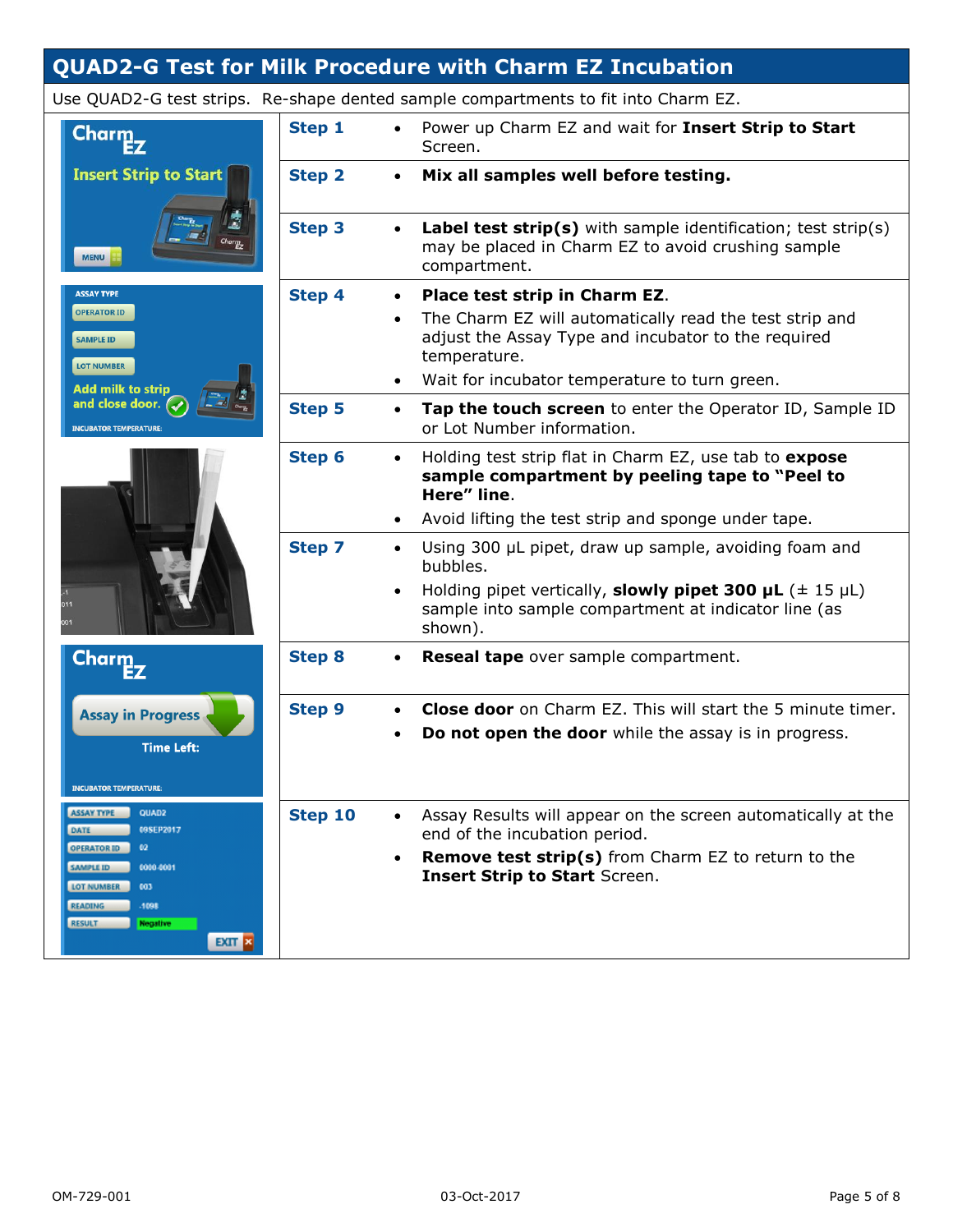# **QUAD2-G Test for Milk Procedure with ROSA Incubator**

Check that ROSA Incubator temperature is  $56 \pm 1$ °C.

Use QUAD2-G test strips. Re-shape dented sample compartments to fit into ROSA Incubator.

|                                                                                                                                                  | Step 1        | Mix all samples well before testing.                                                                                                                                                                                                                                                                 |
|--------------------------------------------------------------------------------------------------------------------------------------------------|---------------|------------------------------------------------------------------------------------------------------------------------------------------------------------------------------------------------------------------------------------------------------------------------------------------------------|
|                                                                                                                                                  | <b>Step 2</b> | Label test strip(s) with sample identification. Avoid crushing<br>$\bullet$<br>sample compartment.                                                                                                                                                                                                   |
|                                                                                                                                                  | <b>Step 3</b> | Place test strip in ROSA Incubator.<br>$\bullet$<br>Holding test strip flat in ROSA Incubator, use TAB to expose<br>$\bullet$<br>sample compartment by peeling tape back to "Peel to<br>Here" line. Avoid lifting the test strip and sponge under tape.                                              |
|                                                                                                                                                  | Step 4        | Using 300 µL pipet, draw up sample. Avoid foam and bubbles.<br>$\bullet$<br>Holding pipet vertically, <b>slowly pipet 300 <math>\mu</math>L</b> ( $\pm$ 15 $\mu$ L) sample<br>$\bullet$<br>or Control into sample compartment at ROSA Incubator indicator<br>line (as shown).                        |
|                                                                                                                                                  | <b>Step 5</b> | Reseal tape over sample compartment.<br>$\bullet$<br>When performing multiple tests in a ROSA Incubator:<br>$\bullet$<br>Peel, pipet and reseal before starting next test strip.<br>$\circ$<br>Complete all test strips within 1 minute.<br>$\circ$                                                  |
| <b>MRL</b><br>02/25/2017<br><b>DATE</b><br>1274-003<br><b>SAMPLE</b><br>OPERATOR<br>-4798<br><b>READING</b><br><b>NIEGATIVE</b><br><b>RESILT</b> | Step 6        | <b>Close lid</b> on ROSA Incubator and latch. Timer starts and red<br>light illuminates.                                                                                                                                                                                                             |
|                                                                                                                                                  | <b>Step 7</b> | <b>Incubate</b> for 5 minutes, but not more than 6 minutes.<br>$\bullet$<br>At 5 minutes, a beeper and alternating yellow and red blinking<br>$\bullet$<br>lights start.                                                                                                                             |
|                                                                                                                                                  | <b>Step 8</b> | <b>Remove test strip(s)</b> from ROSA Incubator. Do not squeeze<br>$\bullet$<br>sample compartment. Hold test strip with sample compartment<br>in the down position until interpreted.<br>Read within 5 minutes of incubation completion.<br>$\bullet$<br>Lower ROSA Incubator lid. Do not re-latch. |
| Vienal Teenselis                                                                                                                                 |               |                                                                                                                                                                                                                                                                                                      |

**Visual Inspection**

Hold test strip vertically with sample compartment in down position. Do not squeeze the sample compartment. Wipe foreign matter (dust, etc.) off test strip.

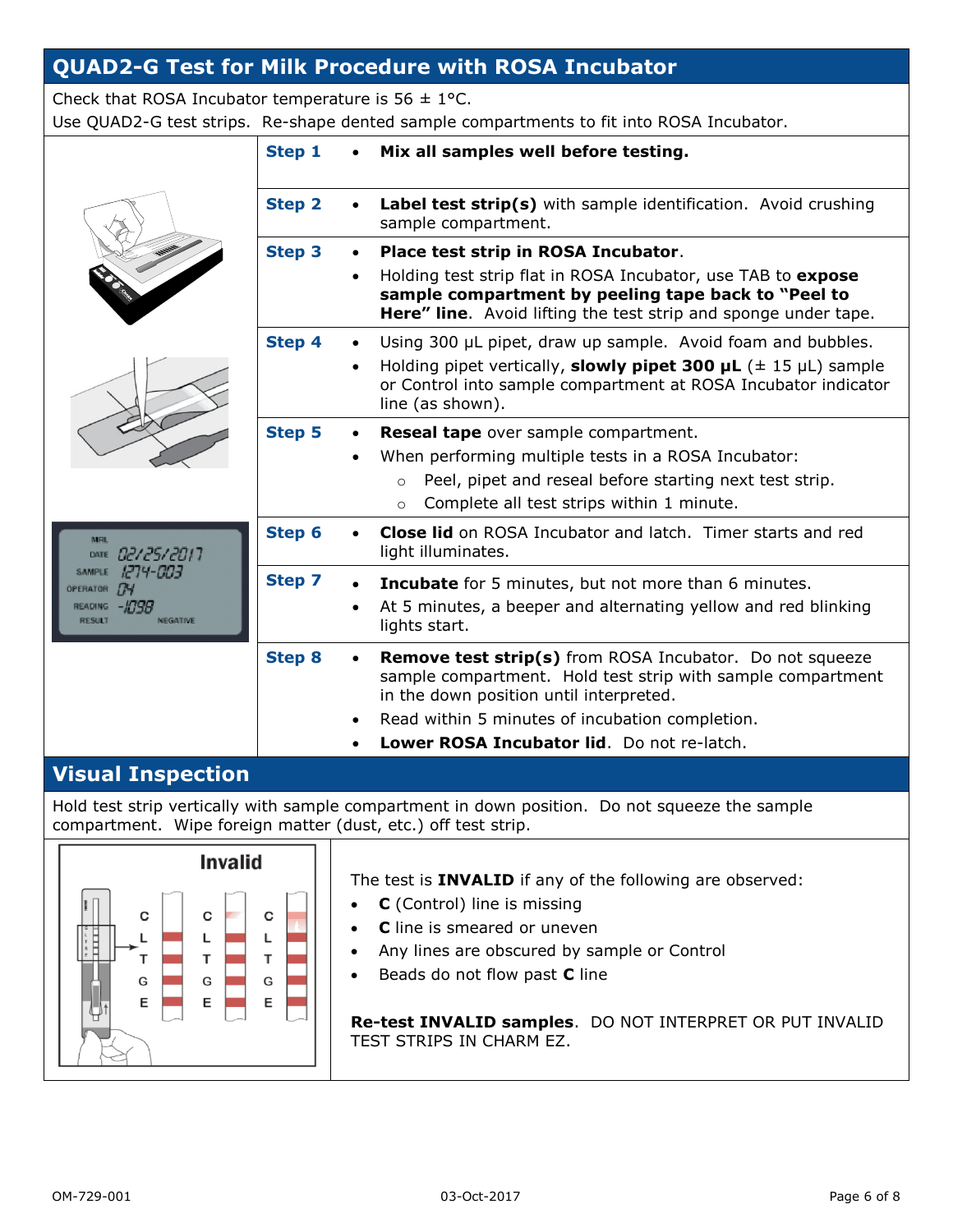## **Interpretation**



Within 5 minutes of completing incubation, insert clean and visually valid test strip into Charm EZ as shown. Slide test strip completely into slot until it stops.

If desired, enter **SAMPLE** and/or **OPERATOR**. Close door to read. A numerical value (**READING**) and an interpretation (**RESULT**) are displayed on screen.

Results are stored in memory and can be recalled to the display and downloaded to printer or computer.

**Negative** - If **READING** is a negative number or zero, the Charm EZ will display **RESULT NEGATIVE**. Report as "Not Found".

**Positive** - If **READING** is a positive number, the Charm EZ will display **RESULT POSITIVE** with information about the drug or family that tested positive:

- LNC = Lincomycin/Pirlimycin
- TYL = Tylosin/Tilmicosin
- GEN = Gentamicin
- ERY = Erythromycin

Positive samples should be retested. See **Retest of Initial Positive**.

### **Retest of Initial Positive**

- 1. Test "initial positive" samples in duplicate along with one Negative Control and one Positive Control.
- 2. Negative Control must yield **RESULT NEGATIVE** with **READING** less (more negative) than -600 on Charm EZ.
- 3. Positive must yield **RESULT POSITIVE** with **READING** greater than +600 on Charm EZ.
- 4. If Negative Control or Positive Control are not within range, repeat testing of "initial positive" with Negative Control and Positive Control. If Negative Control or Positive Control are still not within range after retest, discontinue testing and contact Charm Sciences.
- 5. If Negative Control and Positive Control are within range and either or both of the retested samples are **RESULT POSITIVE**, the sample is a "Lincomycin/Pirlimycin, Tylosin/Tilmicosin, Gentamicin, and/or Erythromycin Positive Test ".